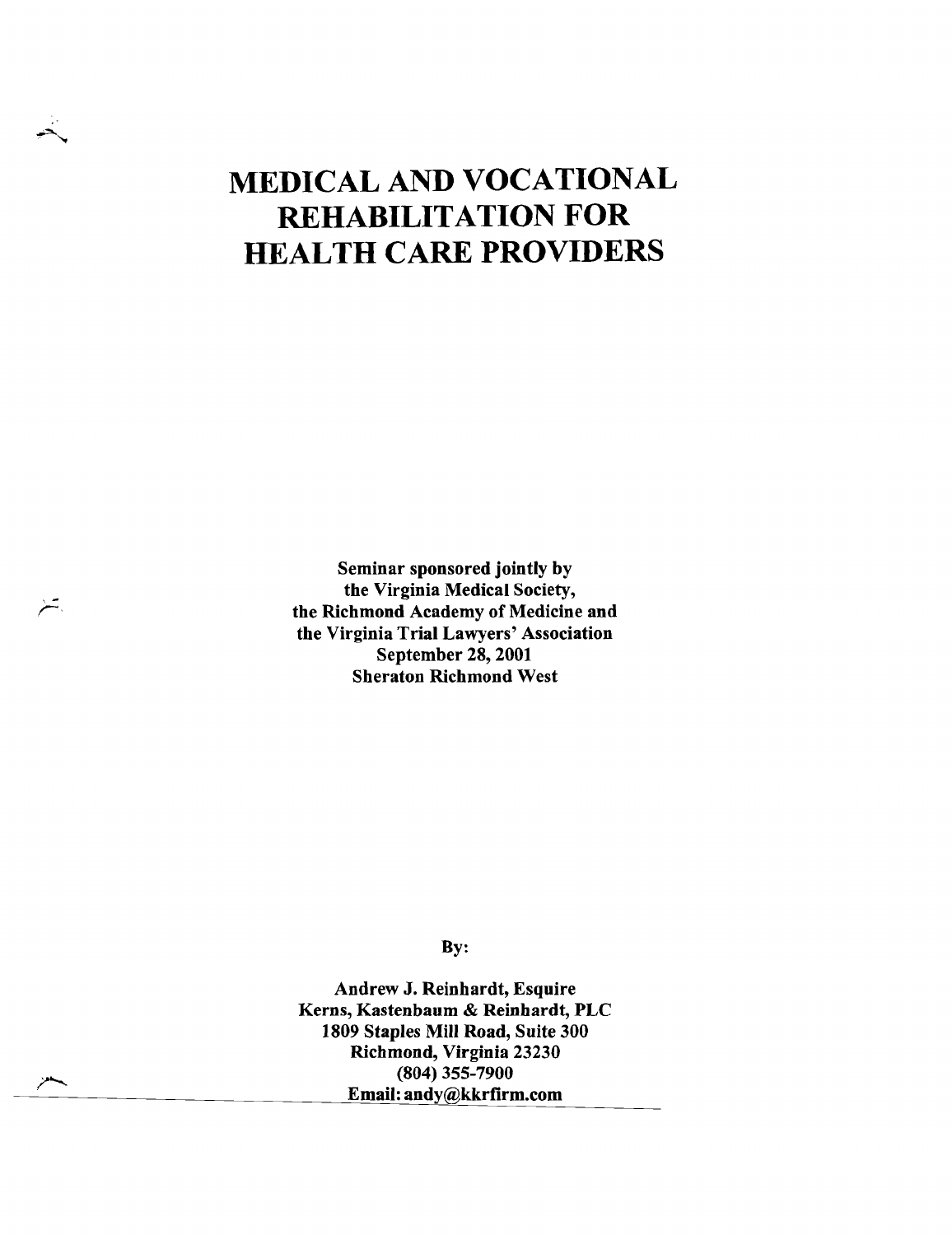#### **Biography of Andrew J. Reinhardt**

Member of the State Bars of Washington, D.C., Maryland & Virginia. Graduate of St. Lawrence University, 1975 Graduate of Syracuse University College of Law, 1979 Partner in law firm of Kerns, Kastenbaum & Reinhardt, PLC Active Member of the Virginia Trial Lawyers Association, the American Trial Lawyers Association, the Workplace Injury Litigation Group (WILG), the National Organization for Social Security Claimant's Representatives (NOSSCR) and the Richmond Bar Association. Frequent lecturer on topics related to personal injury, workers' compensation and social security disability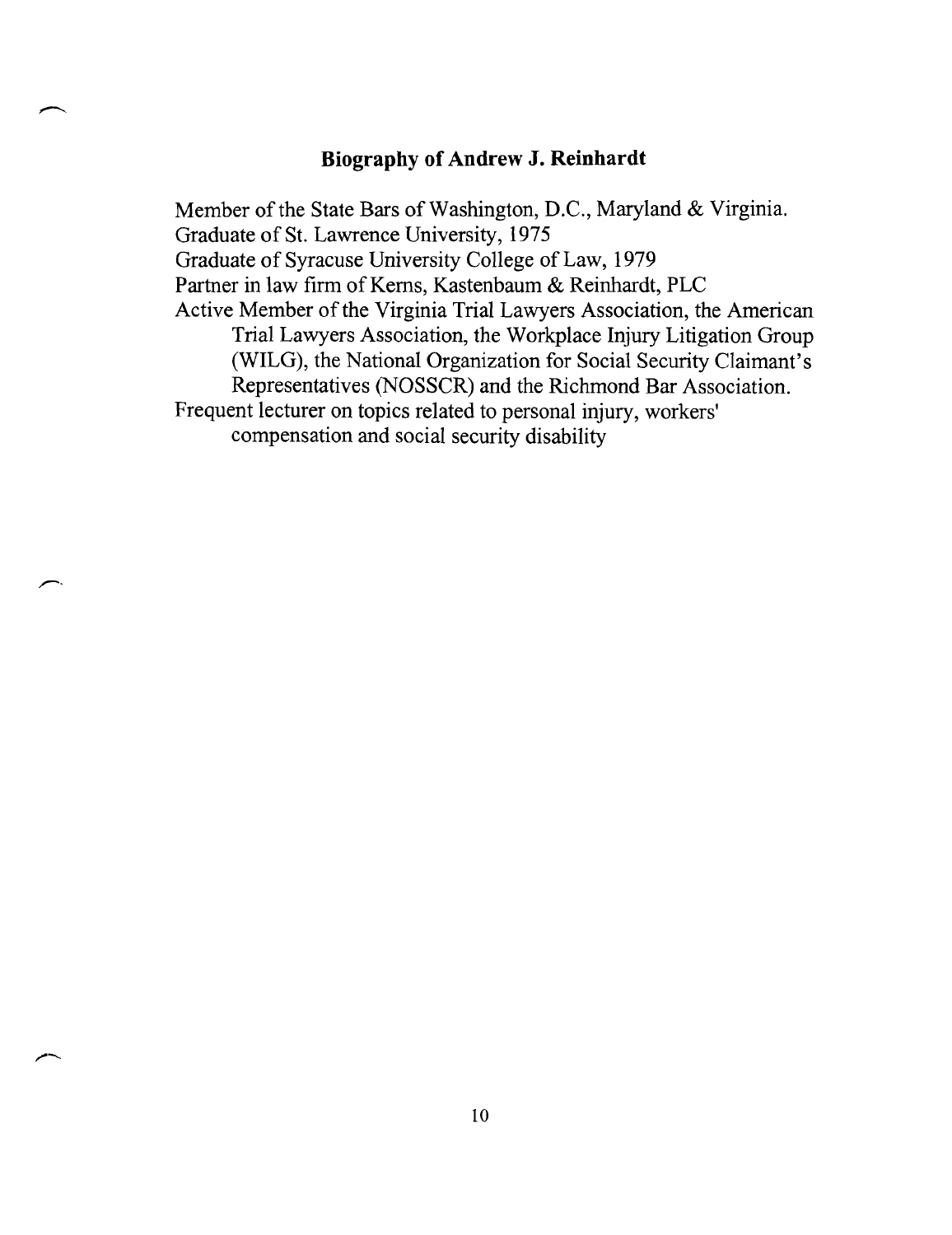## TABLE OF CONTENTS

| d. Monitoring medical care v. medical management 5 |
|----------------------------------------------------|
|                                                    |
|                                                    |
|                                                    |
|                                                    |
|                                                    |
|                                                    |
|                                                    |
|                                                    |
|                                                    |
|                                                    |
|                                                    |
|                                                    |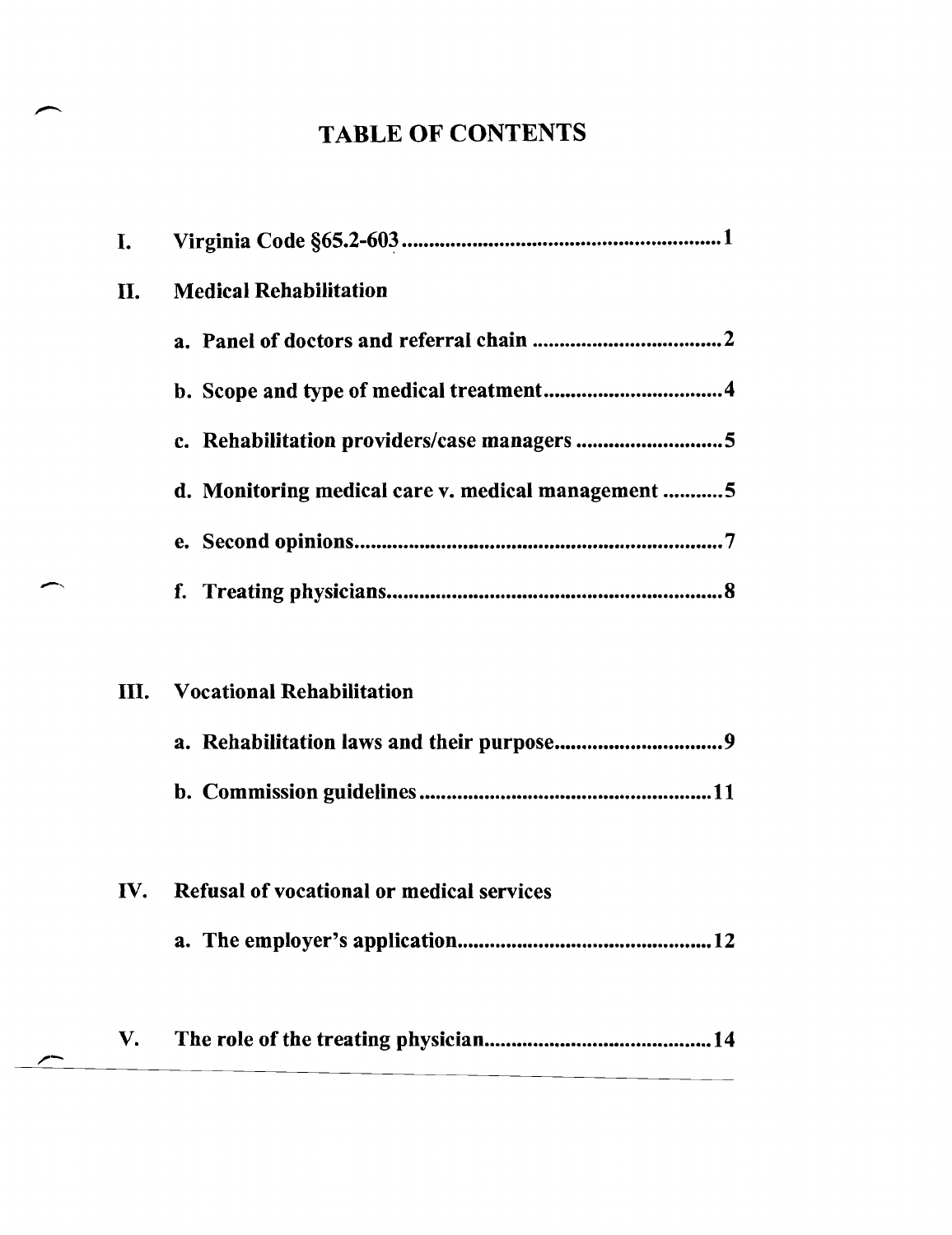## **Medical and Vocational Rehabilitation for Health Care Providers**

#### **I. Virginia Code §65.2-603**

It could be said that the heart and soul of the Workers' Compensation laws are contained in §65.2-603 of the Act (a copy of these provisions is at Exhibit 1 hereto). §65.2-603 outlines the obligation of the employer to furnish certain medical benefits and attention. It also outlines the consequences of the employee's failure to accept medical or vocational rehabilitation services. There may be no other area of the Workers' Compensation laws that is more important to the purpose and meaning of Workers' Compensation. But, there is also no other area of the Compensation laws which results in more disputes. It is because of this fact that the Workers' Compensation Commission issued its own medical and vocational rehabilitation guidelines for parties to follow in these cases (see copy of guidelines at Exhibit 2 hereto). I would like to discuss a few of the key provisions and issues relating to this specific statute.

--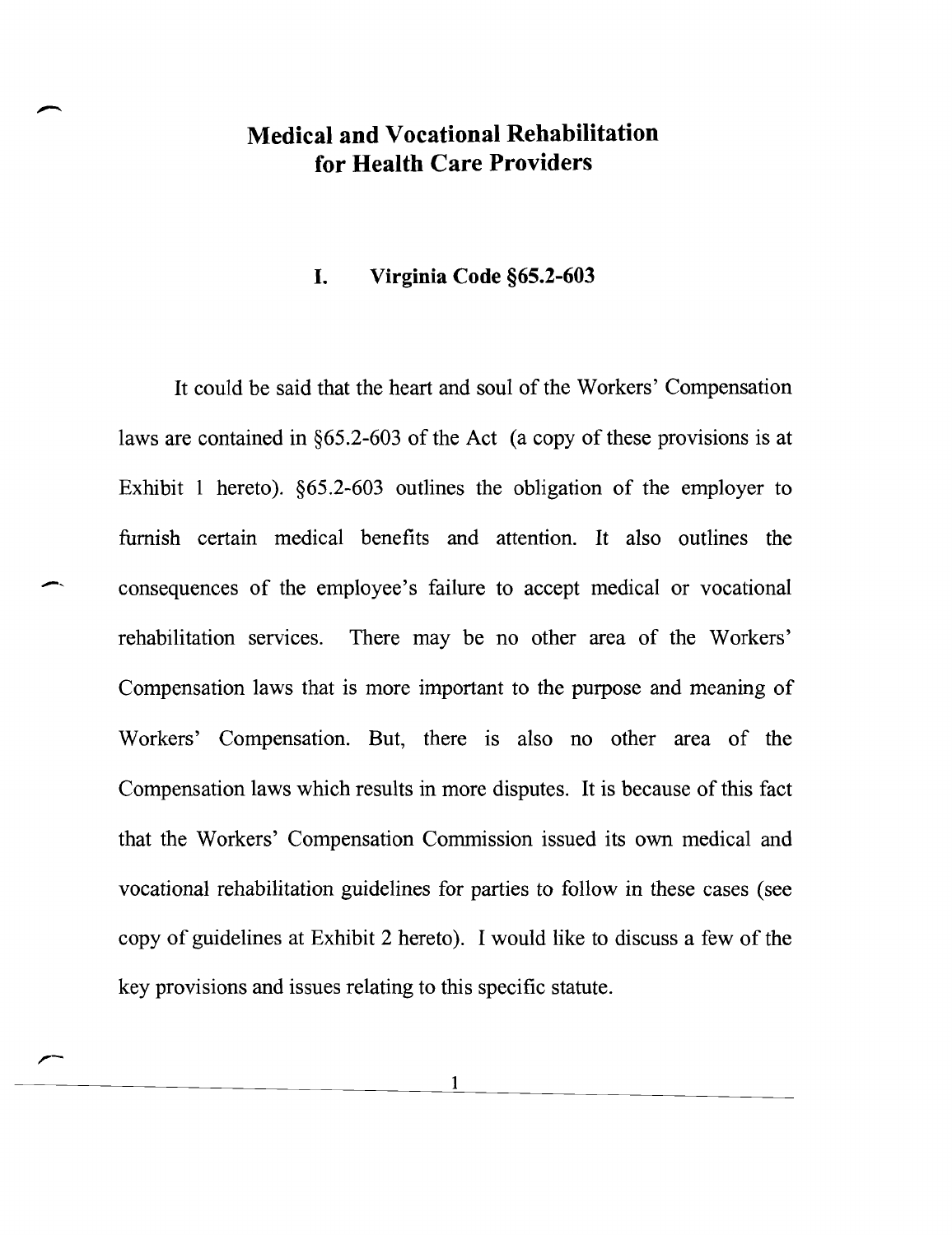#### II. Medical Rehabilitation

#### a. Panel of doctors and referral chain

In a workers' compensation case, the employer\* is required to furnish to the injured worker a panel of at least three physicians from which the employee may choose one for medical attention (§65.2-603 .A.I. of the Virginia Code). Thereafter, that physician will be considered the "authorized" treating physician. The employer is then required to pay for all treatment provided by that treating physician or other health care providers to whom the treating physician refers the injured worker. This requirement continues so long as that care is "reasonable and necessary" medical attention "causally related" to the compensable work injuries. Therefore, as a general proposition, the employer is required to pay for all of the treatment provided by authorized treating physicians in the referral chain so long as that medical attention is reasonable and necessary and related to the compensable work injuries. *Volvo White Truck Corp.* v. *Hedge,* 1 Va. App, 195,336 S. E. 2d 903 (1985).

<sup>\*</sup> The tenn employer is used interchangeably with Workers' Compensation carrier since the employer's obligations are typically administered by the carrier.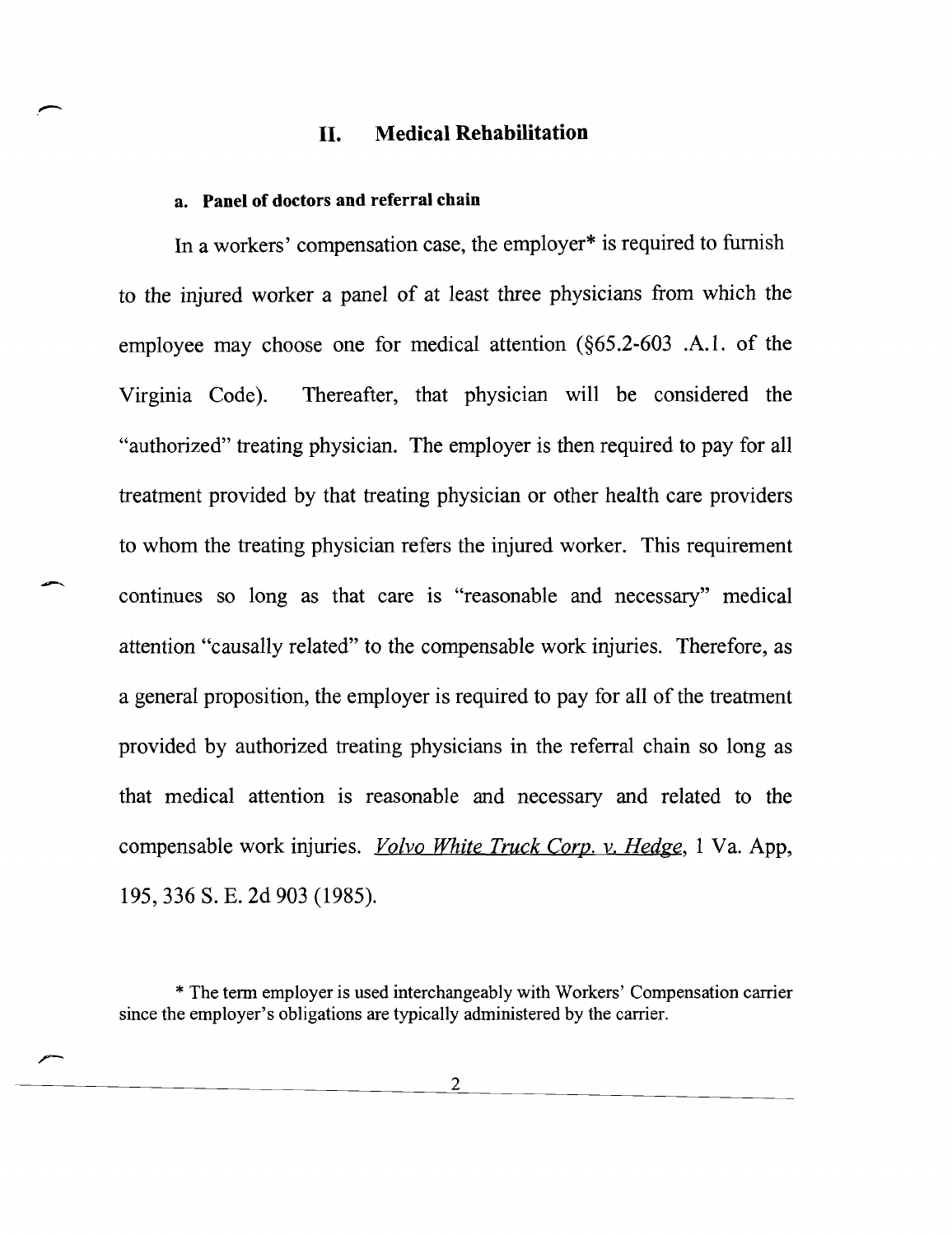Should an employer not provide a panel of doctors from which the claimant can choose a treating doctor, or for that matter, if the employer and carrier refuses to pay for the medical treatment provided by an authorized treating doctor, the claimant may choose his own doctor. *Dooley v. McCormick Foods*, 56 O.I.C. 97 (1975). Once he does so, he still must thereafter stay in the referral chain in order to hold the employer responsible for further reasonable and necessary treatment causally related to his work injuries. *Felise v. Delta Airlines*, 76 O.W.C. 315 (1997).

There is another limited circumstance under which an employee can choose his own doctor. For instance, if an injured worker can demonstrate that the authorized treating doctor is not providing adequate medical treatment or that more appropriate medical care could be provided elsewhere, the employee may be able to step outside of the referral chain. *Powers v. J.B. Construction*, 68 O.I.C. 208 (1989). These are special circumstances under which the Commission from time to time has found that an employer can be found responsible for medical treatment provided by a doctor outside of the referral chain or that a new panel of physicians must be provided.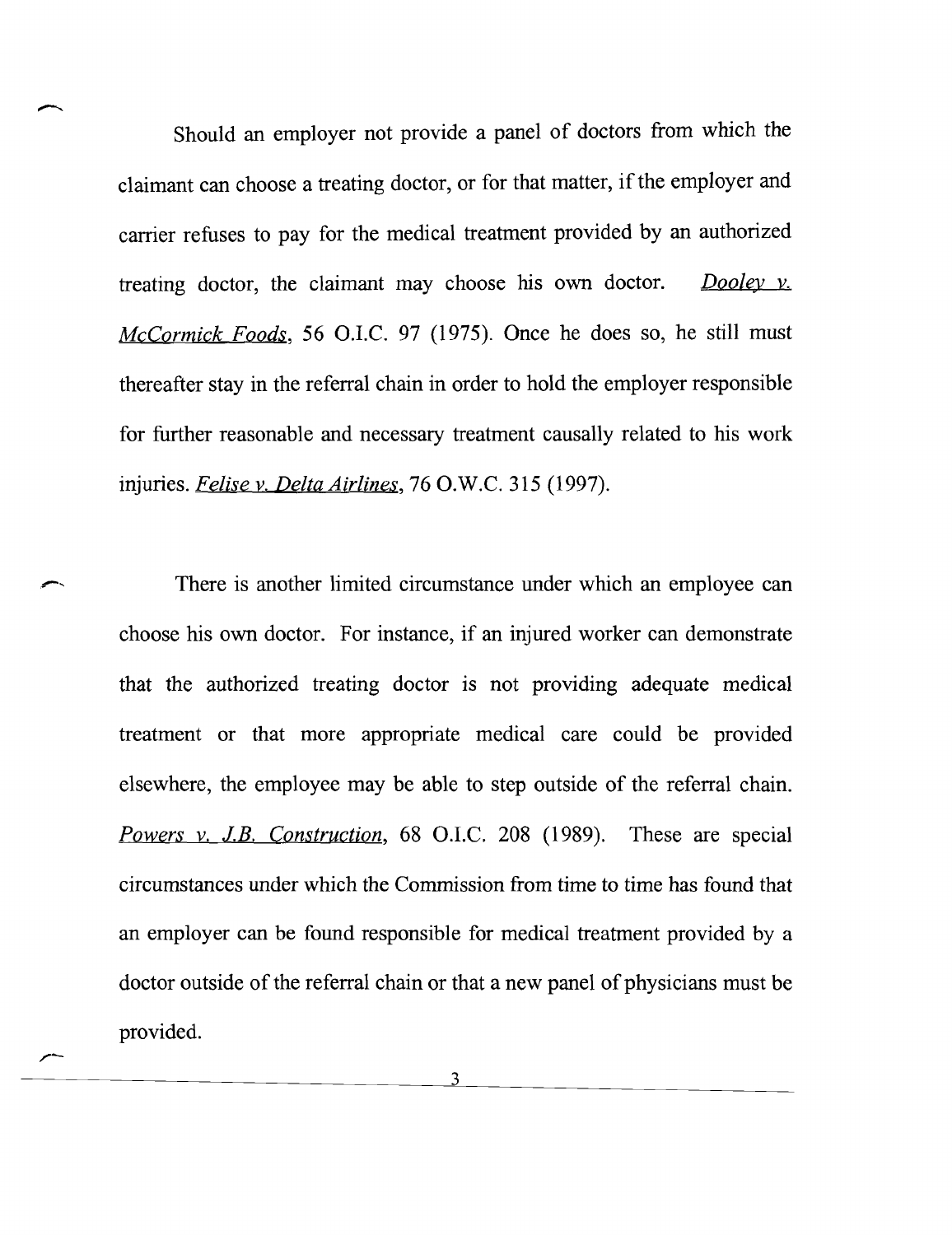#### **b. Scope and type of medical treatment**

-,

The requisite medical attention that the employer may be required to provide includes all appropriate treatment available from all of the medical or dental specialties. This can include acupuncture, chiropractic, psychiatric care or whatever his authorized doctor deems appropriate. *Jones v. Commonwealth of Virginia Department of Corrections, 62 O.I.C. 254 (1983); Yates v. Royal Machine Works. Inc.,* 61 a.I.c. 444 (1982); *Gentry* v. *City of Richmond*, 62 O.I.C. 188 (1983). The employer is also responsible for prosthetic devices, home attendant care, travel expenses related to medical treatment, certain medical equipment, home improvements and other types of reasonable and necessary medical treatment. *Lamb* v. *Southland Industries. Inc., 62 O.I.C. 282 (1983); Montgomery y. Hausman Corp.*, 52 O.I.C. 183 (1970); *Lusby v. VA Shipbuilding Corp.*, 1 O.I.C. (1919). Under the Workers' Compensation laws, these medical benefits are required to be provided on a lifetime basis if related to the work injuries. This unlimited obligation of the employer is typically described as being a requirement to provide care for "as long as necessary". §65.2-603 of the Virginia Code.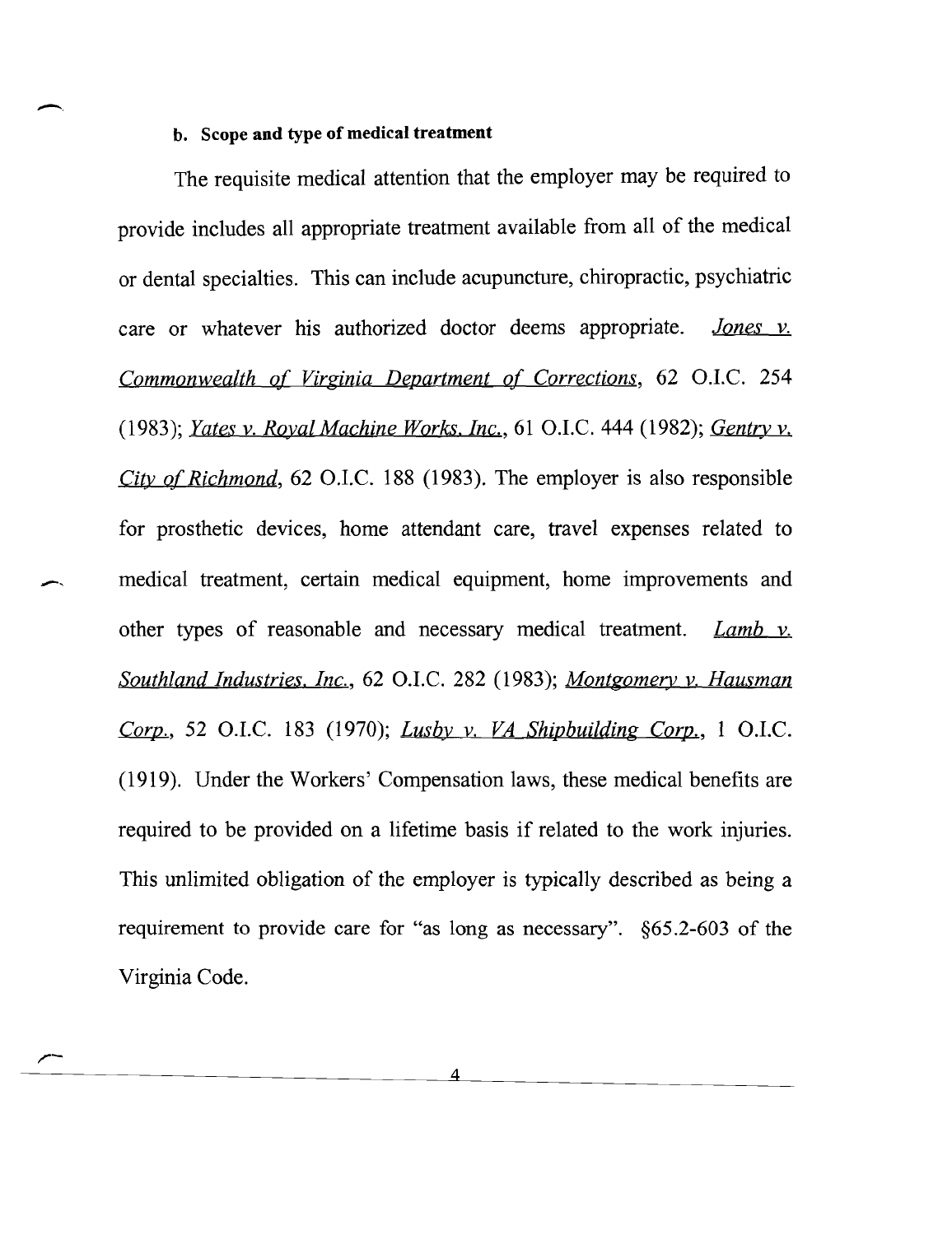#### c. Rehabilitation providers/case managers

 $\overline{\phantom{a}}$ 

The question of whether or not certain types of medical care and treatment are reasonable, necessary or related to the work injury is a matter about which the employer or their rehabilitation providers/case managers are constantly vigilant. It is commonplace in the industry today for employers to hire case managers to contact or call on treating doctors or contact and call on injured workers to discuss the work injuries and ongoing treatment. The employer and its rehabilitation representatives have the right in Virginia to access information about an injured worker in regards to his or her medical treatment, speak to the injured worker's doctors and nurses and the injured worker at reasonable times and places. The injured worker does have the right to a private examination by and consultation with a medical provider without the presence of the case manager, but very little else is private about the injured worker's treatment under today's laws. §65.2-604 and 607 of the Virginia Code; *Wiggins* v. *Fairfax Park Ltd. Partnership, 22*  Va. App 432,470 S.E. 2d 591 (1996).

#### d. Monitoring medical care vs. medical management

While the rehabilitation managers hired by employers are hired to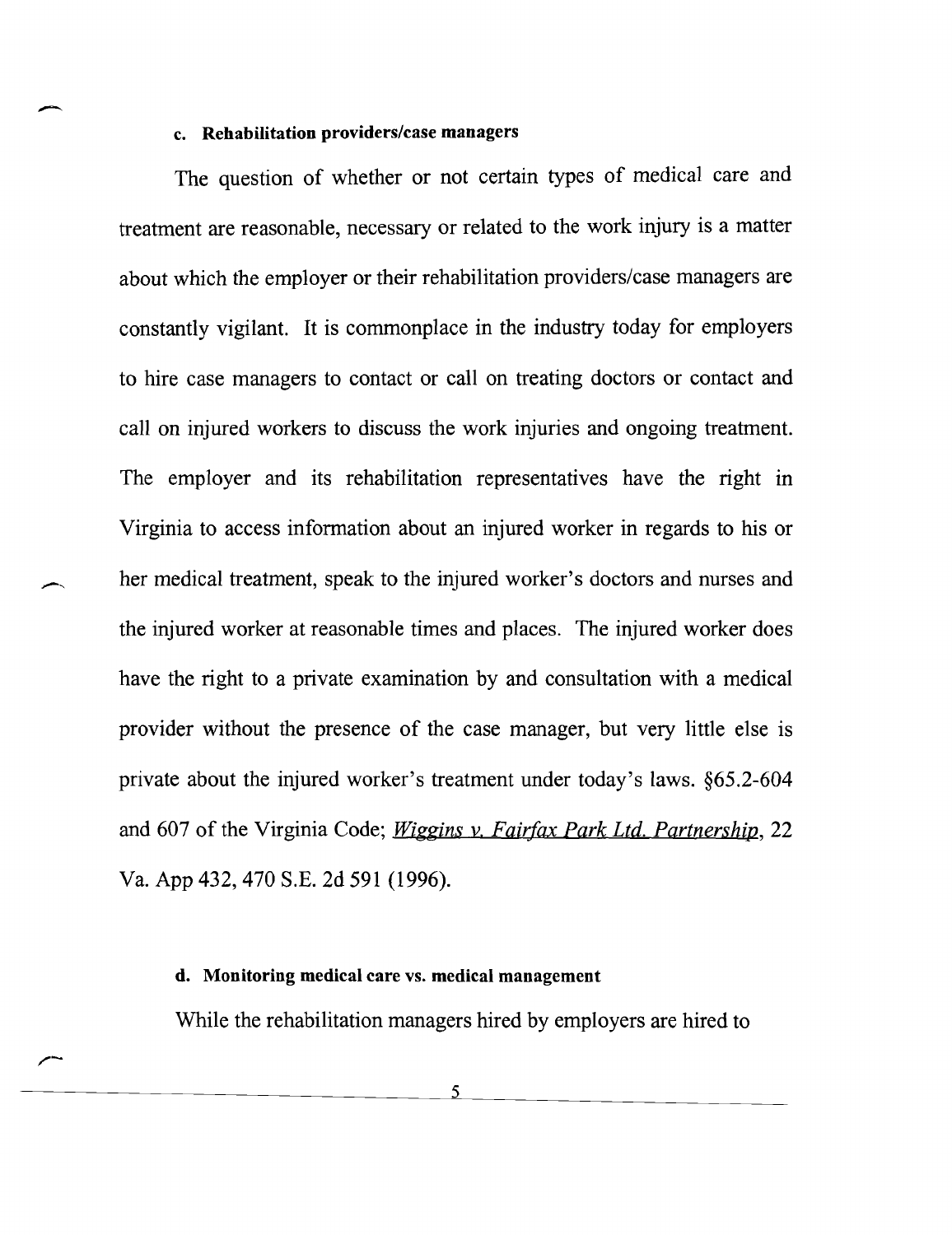monitor treatment of injured workers and have the right to do so, their job does not include one of medical management. The Workers' Compensation laws are very specific in stating that rehabilitation providers and employers are not permitted to medically manage the employee's treatment. *Woody's Auto Parts* v. *Rock,* 4 Va. App. 8, 353 S.E. 2d 790 (1987). They are not permitted to prescribe referrals. They are not permitted to limit treatment options. They are not permitted to participate in determining treatment unless requested by the authorized treating physician. There is a very clear distinction between monitoring treatment and medical management. However, that distinction often seems to blur in actual practice. When the distinction blurs, the injured worker's rights are violated and disputes often arise. So long as the treating physician permits it, the rehabilitation provider/case managers may meet with doctors outside of the employee's presence. Technically, under current vocational rehabilitation guidelines, the treating physician does not even need to communicate with the case manager/rehabilitation provider if he/she does not wish to do so (see Exhibit 2 hereto at §4.B). Information about the current treatment of the injured worker can be obtained elsewhere. But, failure of a treating physician to provide medical reports within a reasonable time to the employer can result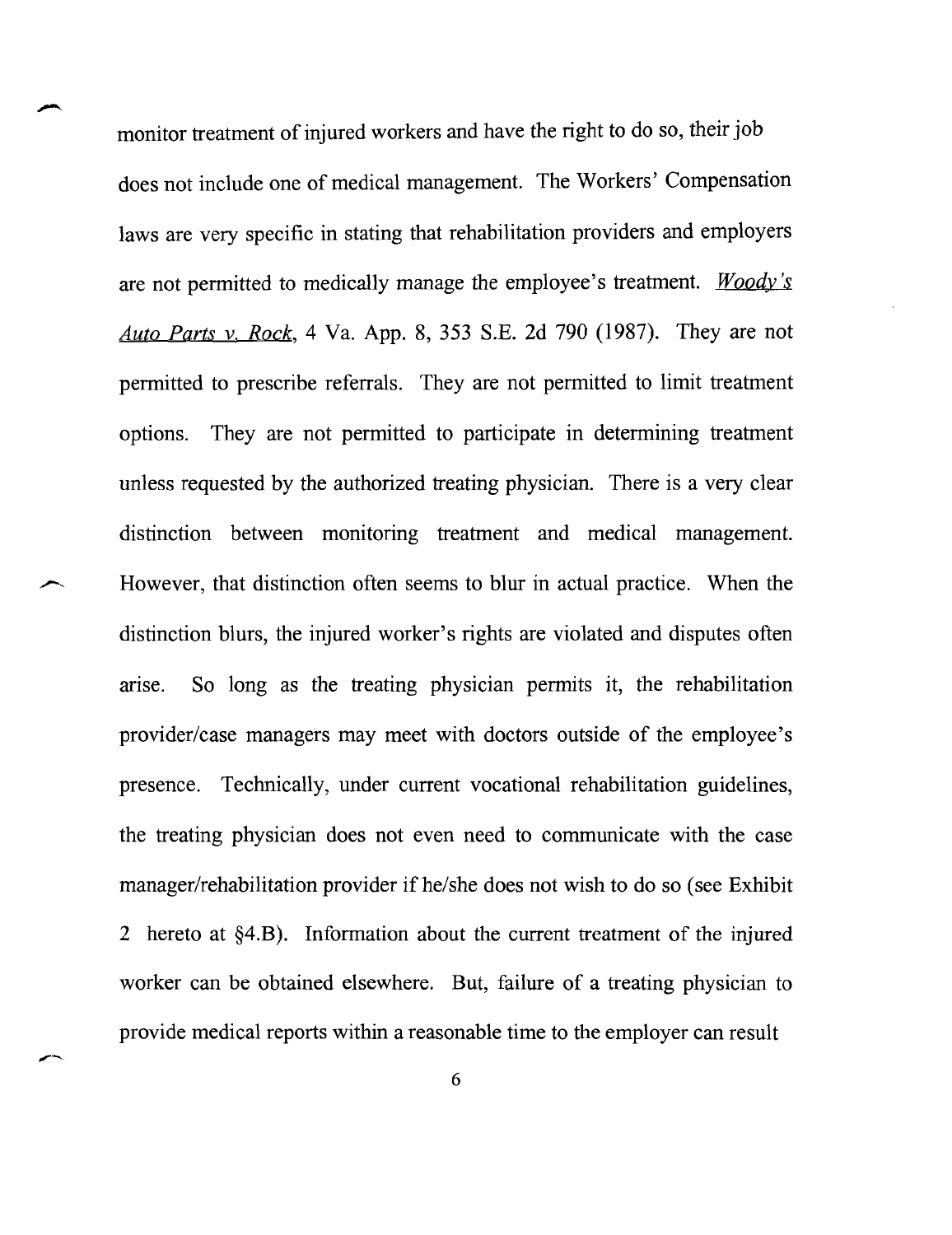in the employer being released of its obligation to pay medical charges. The employer may also obtain the right to a change in treating physician. Parts v. *Systems Engineering Associates Corporation,* 66 O.I.C. 104 (1987).

#### e. **Second opinions**

While the employer is required to pay for the medical care and treatment of the employee so long as that care is reasonable and necessary and related to the accident with an authorized treating physician in the referral chain, the employer is not required to pay for "second opinions" requested by the injured worker. *McDaniel v. Triple B. Mechanial Contractors,* No. 0319-85 (Ct. of Appeals Jan. 8, 1986). However, the employer may require injured workers to attend medical examinations by non-treating physicians. §65.2-607 of the Virginia Code. The limitation on this is that the employer may not obtain more than one examination per medical specialty without a showing of good cause and necessity. Employers often use this right of obtaining medical examinations to question views of authorized treating physicians. On the other hand, treating physician's opinions are given greater weight than non-treating physicians.

7

<u> La Carlo de la Carlo de la Carlo de la Carlo de la Carlo de la Carlo de la Carlo de la Carlo de la Carlo de l</u>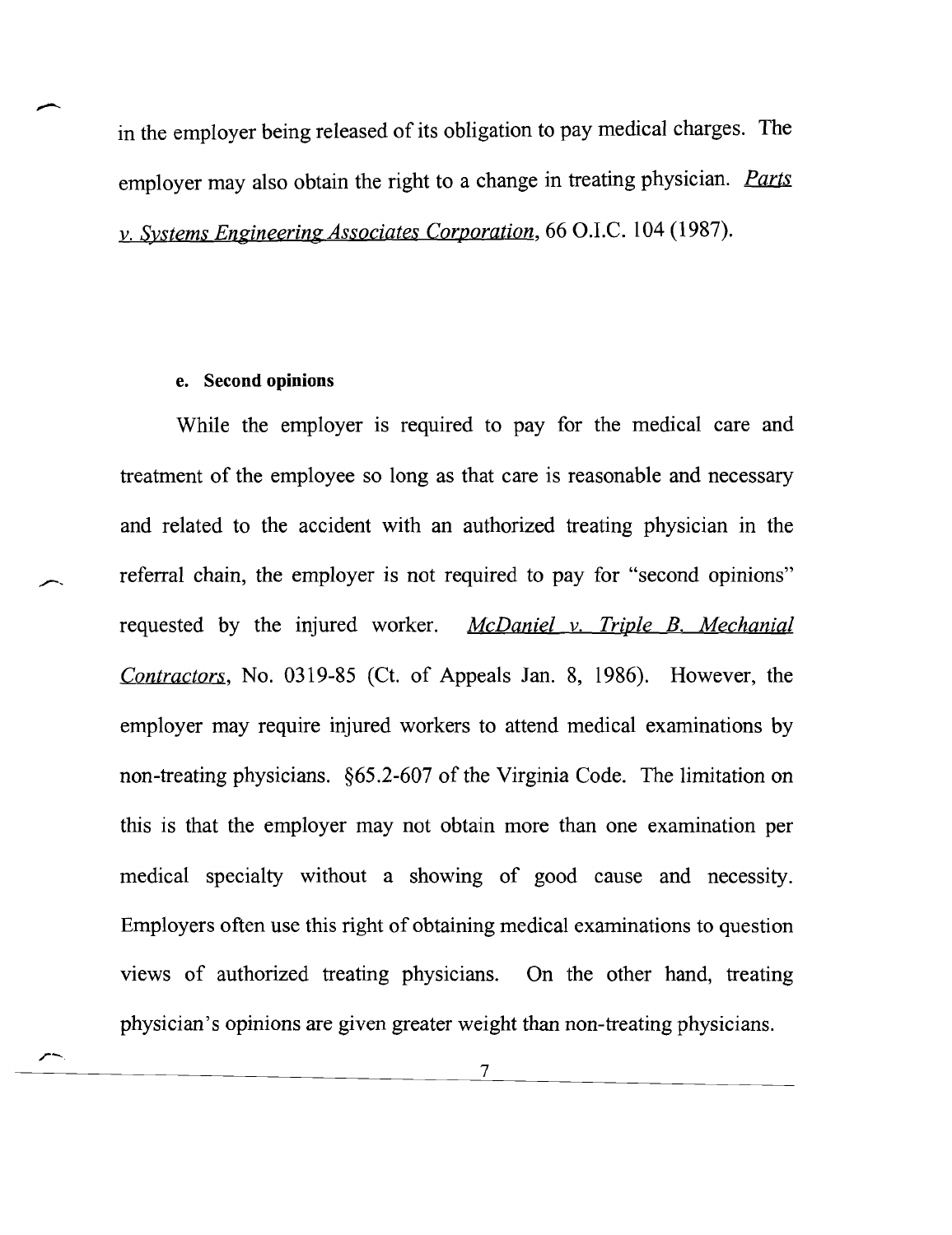*Food Distribs.* v. *Estate Qj'Ball,* 24 Va. App. 692, 485 S.E. 2d 155 (1997). Furthermore, treating physicians may, without the permission of the employer, refer injured workers for consultations, for second opinions and may even refer injured worker for all further care and treatment to other doctors. *Press y. Ale,* 1 Va. App. 153,336 S.B. 2d 522 (1985).

#### f. Treating physicians

The Commission's rules recognize the difficulty and burden often placed on authorized treating doctors whose care and treatment is required in order for an injured worker to return to work, resume a normal quality of life, etc. They also recognize that authorized treating doctors working within the Workers' Compensation system ought to be properly paid for the services. §65.2-605 of the Virginia Code (see Exhibit 3 hereto). For all of these reasons, the opinion of authorized treating doctors on medical matters, whether it be on questions of diagnosis, appropriate treatment or the causal connection between treatment and work injuries, the opinion of treating doctors will be given greater weight than the opinions of other physicians. *Food Distribs v. Estate of Ball*, supra. In this respect, treating doctors are often placed in the position of being the "arbiter" of many important matters

> 8  $\overline{a}$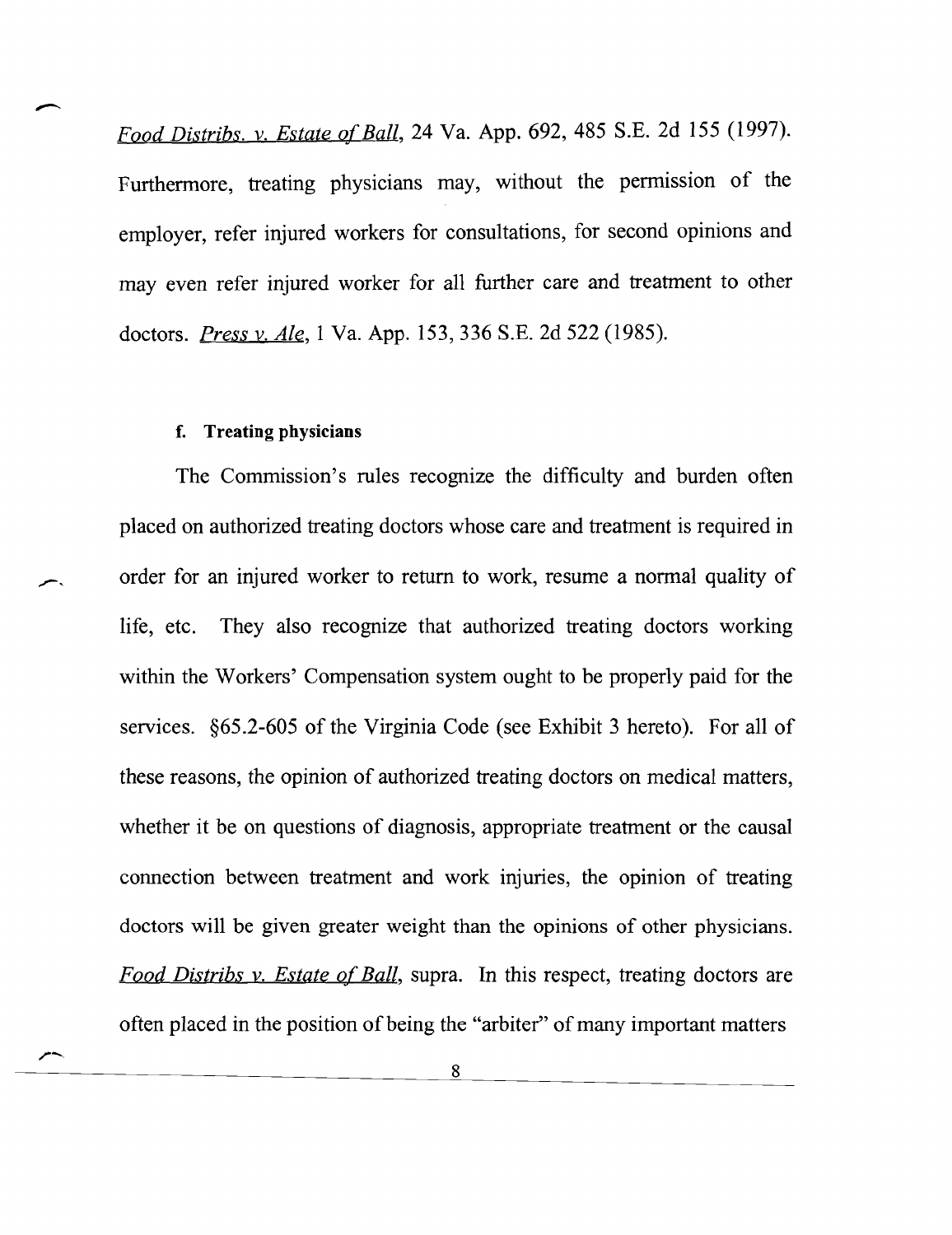throughout the course of a Workers' Compensation case. They have the ability to make all the difference for the injured worker or the employer to see that justice is done.

#### **III. Vocational Rehabilitation**

#### **a. Rehabilitation laws and their purpose**

 $\overline{\phantom{a}}$ 

Under §65.2-603 of the Workers' Compensation laws, the employer is also required to provide reasonable and necessary "vocational rehabilitation" services. These services may include vocational evaluation, counseling, job coaching, job development, job placement, on-the-job training, education and retraining. To the extent that these services require the exercise of professional judgement, the use of a certified rehabilitation provider is required.

Vocational benefits required by the Workers' Compensation statutes do not have the same standing as medical benefits. The provision of medical benefits is mandatory. While the provision of vocational benefits, at first glance, appears to be mandatory, the language which states that the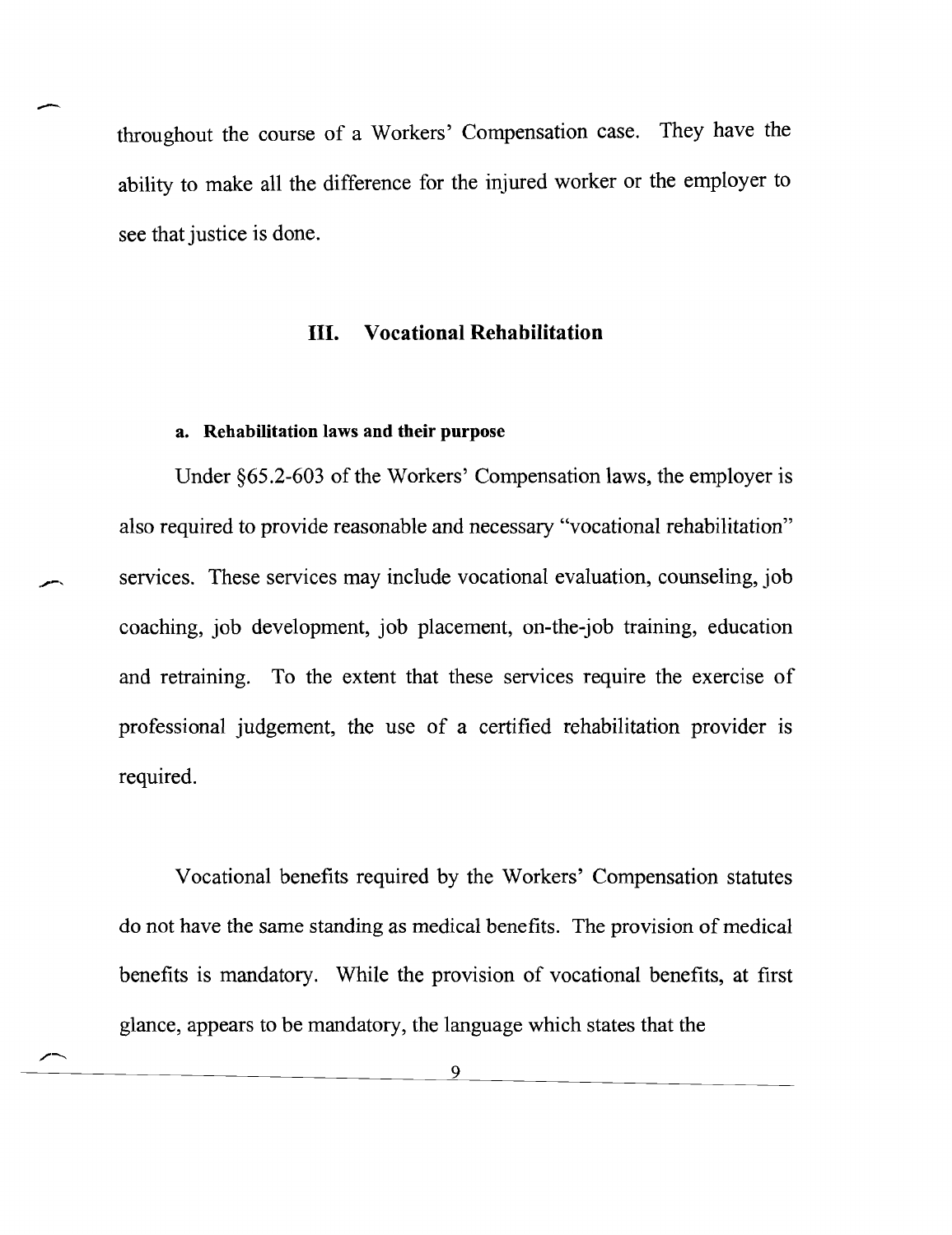employer "may" provide certain of those vocational services is critical (see Exhibit 1 hereto). To be more specific, the employer is not actually absolutely required to provide, in all cases, vocational evaluation, counseling, job coaching, job development, job placement, on-the-job training education and retraining. Those things only "may be provided". The question of when they actually must be provided is on a case-by-case basis. When a dispute arises on these topics, the Commission ultimately decides what the employer must do or is not required to do. The general rule of thumb which the Commission applies recognizes the "two-fold" purpose of the vocational rehabilitation in workers' compensation. One purpose is restoring the employee to gainful employment. The other equally important purpose appears to be one of relieving the employer of the obligation of making future compensation payments to the injured worker. *Bryant v. F.A. Bartlett Tree Expert Co.*, 76 O.W.C. 81 (1997). These two competing goals, as one might expect, often result in conflict in the application of the vocational rehabilitation provisions of the Workers' Compensation statutes. In recognition of this difficulty, there are a number of important guidelines that have been promulgated by the Commission in its attempt to resolve some of these disputes.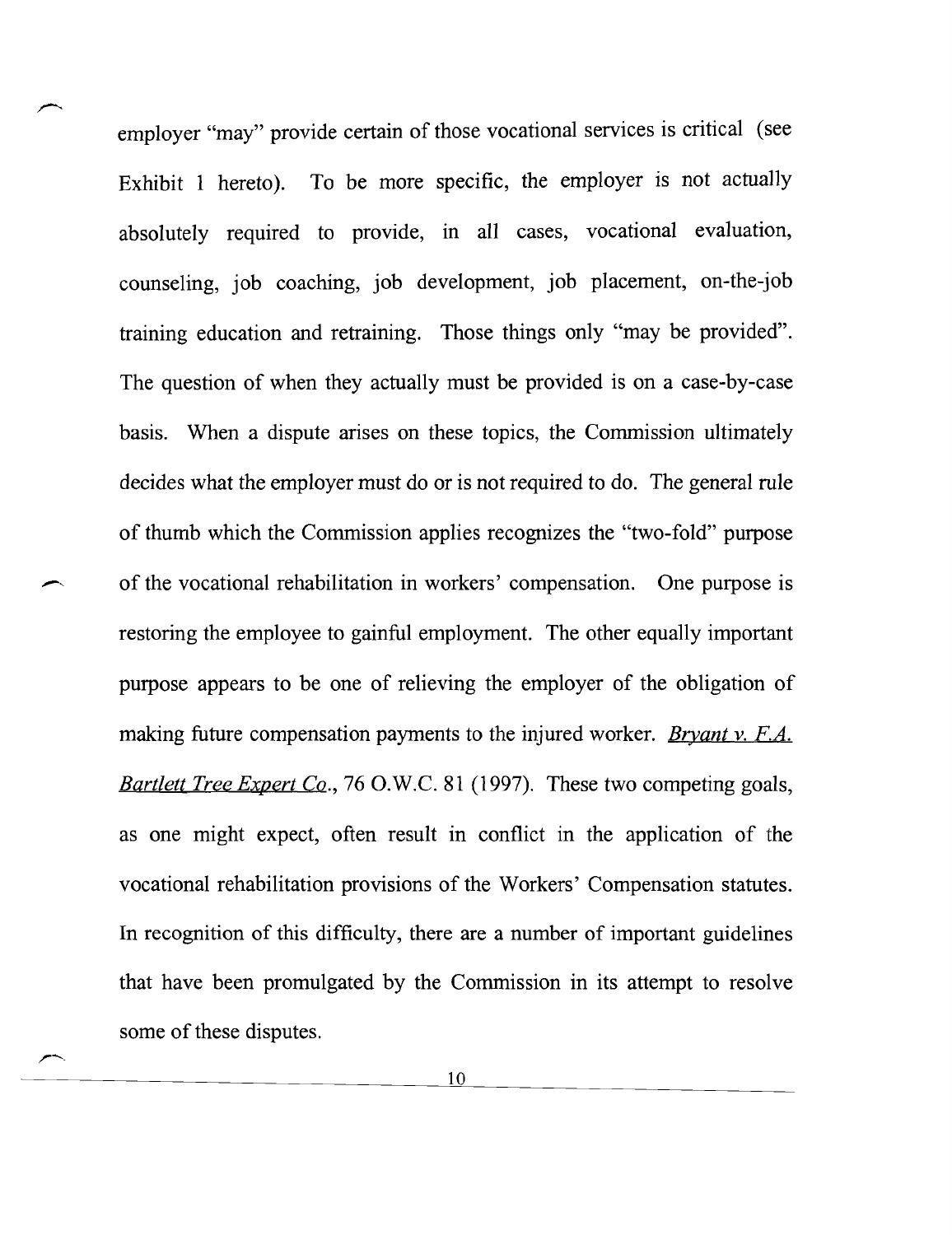#### **b. Commission Guidelines**

Under Commission guidelines (See Exhibit 2 hereto), it is suggested that any vocational rehab services should take into account the employee's pre-injury job and wage classification, age, aptitude, level of education, likelihood of success in the new vocation and the relative costs and benefits of the services.

The Commission has also indicated that when attempting to return an injured worker to work, the vocational rehabilitation provider should attempt to find employment consistent with the employee's pre-injury position and salary level and take into account such factors as distance and transportation costs. Also, the rehabilitation provider has the responsibility of identifying and contacting potential employers to determine whether a suitable position is available and within the employee's restrictions and qualifications before requiring the injured worker to contact that potential employer or attend interviews.

Similarly, the rehabilitation providers who are attempting to find new employment for injured workers should not attempt to place injured workers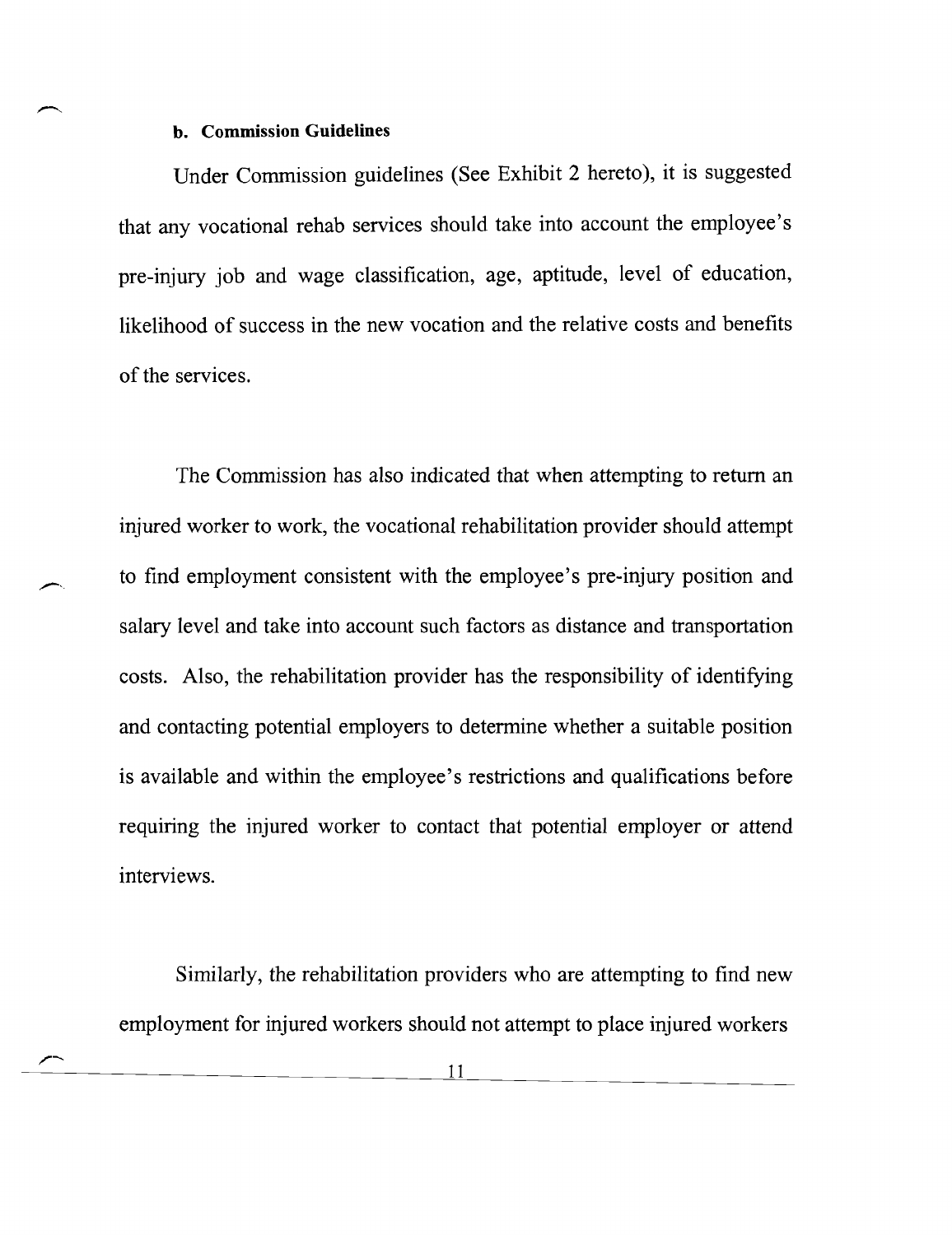in positions where they are likely to fail. More specifically, the potential new employers should probably be advised of the work restrictions. Yet the employee may not act in such a way as to sabotage the interview or application process. *James v. Auto Service. Inc.*, 78 O.W.C. 209 (1999).

#### **IV. Refusal of vocational or medical** services

#### a. The employer's application

While the employer is required to provide medical benefits and vocational services in appropriate cases to injured workers, if an injured worker refuses to accept either medical or vocational services, the employer is permitted to take steps which will immediately result in stopping payment for all services and/or all weekly compensation benefits. §65.2-603. B. of the Virginia Code. While the Workers' Compensation laws provide that the payment of medical bills and compensation should only cease during periods of refusal, that is not exactly the way it always works.

More specifically, upon the mere filing of a sworn application by the employer or Workers' Compensation insurance company stating that the injured worker is no longer cooperating with medical and vocational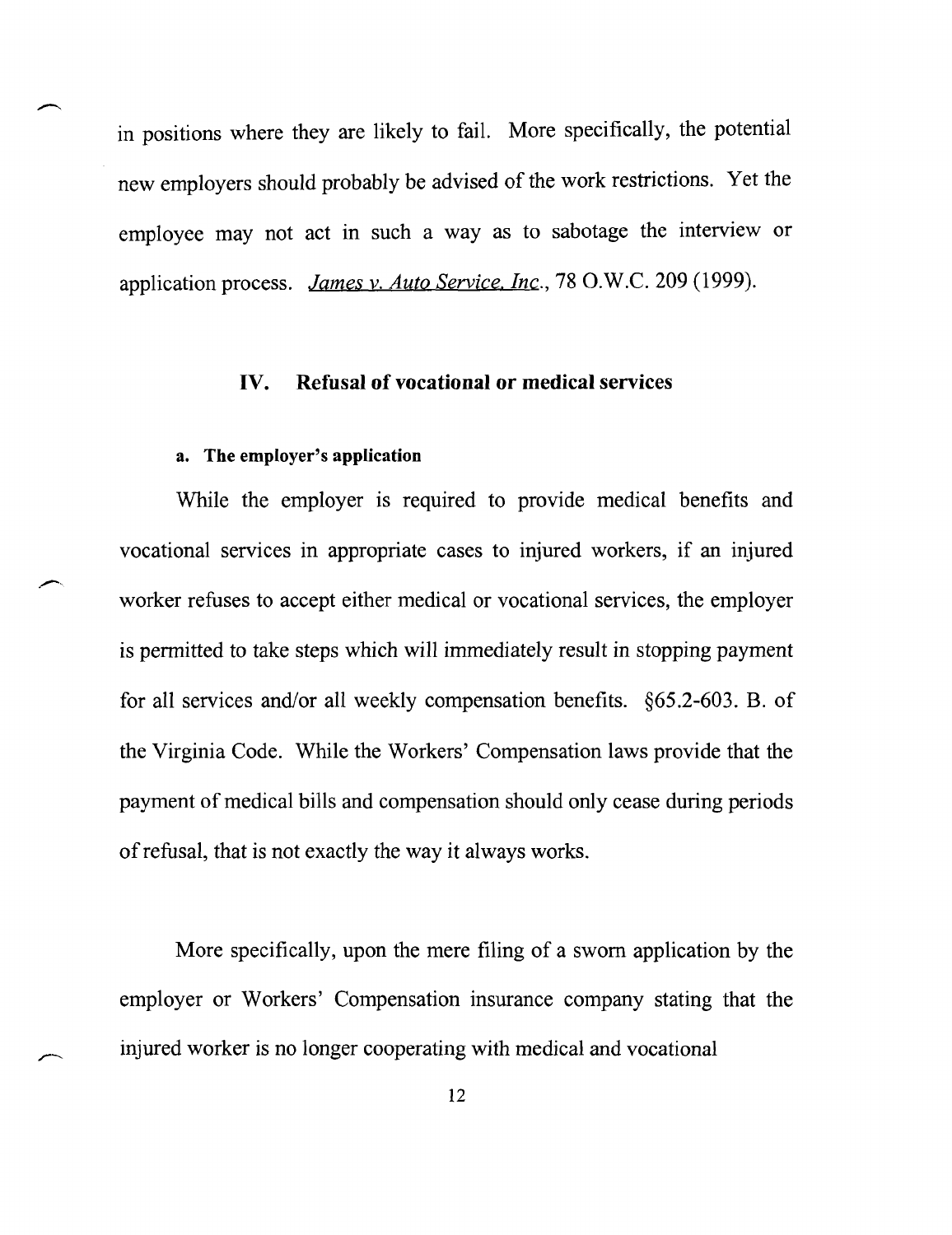services, the Workers' Compensation laws permit the carrier to stop all payments until such time as the Commission requires that they be reinstated after a hearing and/or appeal. *Campbell v. Perdue Foods. Inc.*, 76 O.W.C. 157 (1997); *Phelps v. J.B. Eurell Company*, 67 O.I.C. 28 (1988). This is a tremendously powerful tool that the employer and Workers' Compensation carrier has at their disposal.

By the same token, consistent with the spirit of these rules, should the employer obtain light-duty employment which it believes is within the medical restrictions and educational experience capability of the employee, regardless of the pay and benefits, if the injured worker does not accept that position or is terminated from that position for reasons unrelated to his or her work injuries, the employer may file an application to suspend all wage benefits to the employee. §65.2-510 of the Virginia Code. Those benefits will be suspended on a mere filing of the sworn application. In fact, this application may result in a permanent suspension of all weekly benefits. *Hughes y. Jones Masonry Company, Inc.*, 60 O.I.C. 216 (1981). These procedural rules become very powerful tools for use by the employer in a variety of circumstances.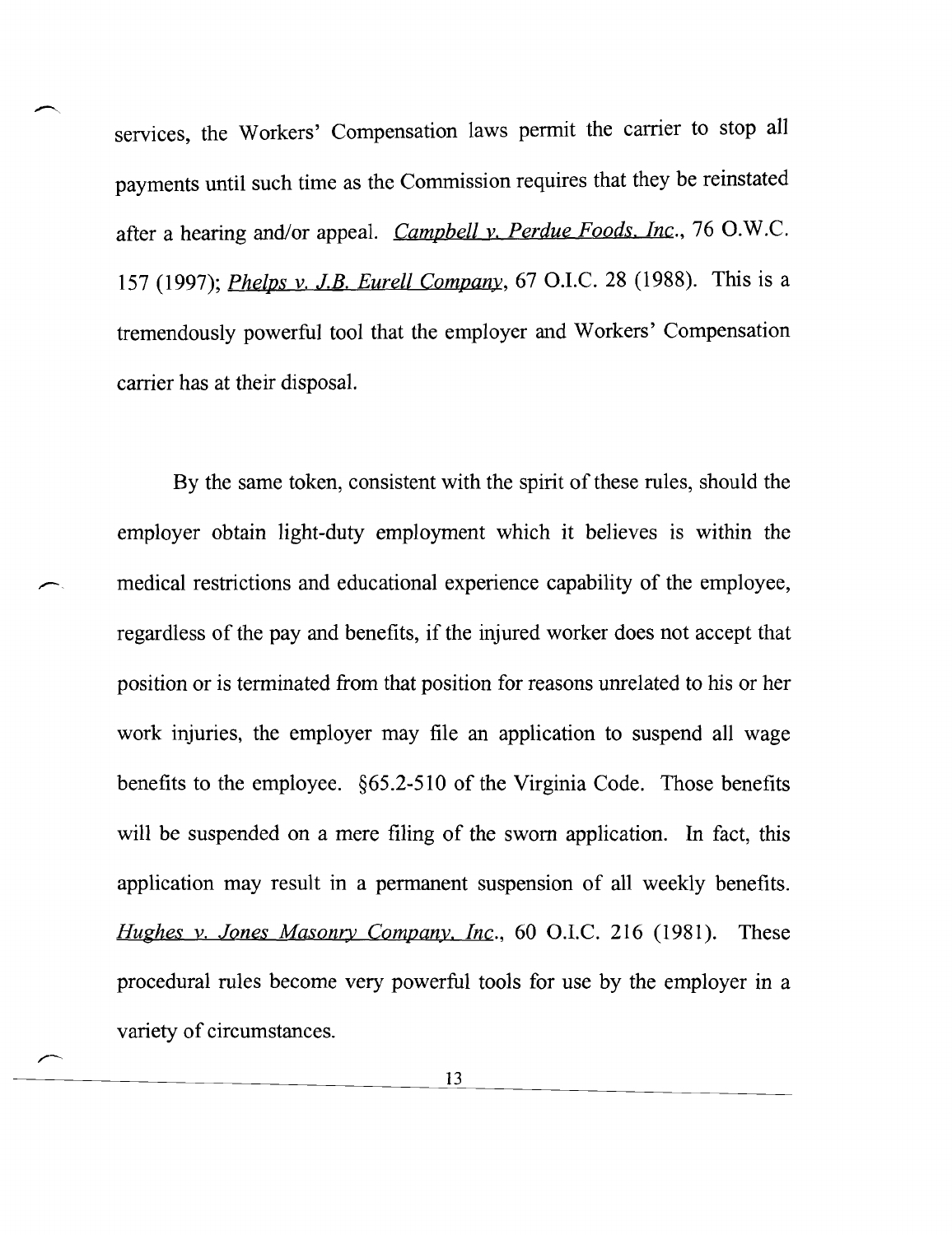## V. **The role of the treating physician**

 $\overline{\phantom{a}}$ 

It often turns out, as discussed briefly above, that the treating physician becomes the arbiter of disputes that arise under Workers' Compensation. Once it is determined that a physician is the authorized treating doctor in the referral chain, that treating physician's opinion on matters of diagnosis, medical treatment, causation, work restrictions, etc. is given greater weight than the opinion of any other professional or laywitnesses. Except in very unusual circumstances, that opinion will be the determining factor in the outcome of many workers' compensation disputes.

To be more specific, the treating physician is often placed in the position of determining how disputes that arise in vocational and medical rehabilitation will be resolved. It is often the treating physician's opinion whether that opinion is registered in office notes or given as testimony in a deposition that will determine what types of vocational rehabilitation services would be appropriate. It is often the opinion of the treating physician that will determine what work restrictions are appropriate, what medical benefits should be paid for, whether or not the injured worker is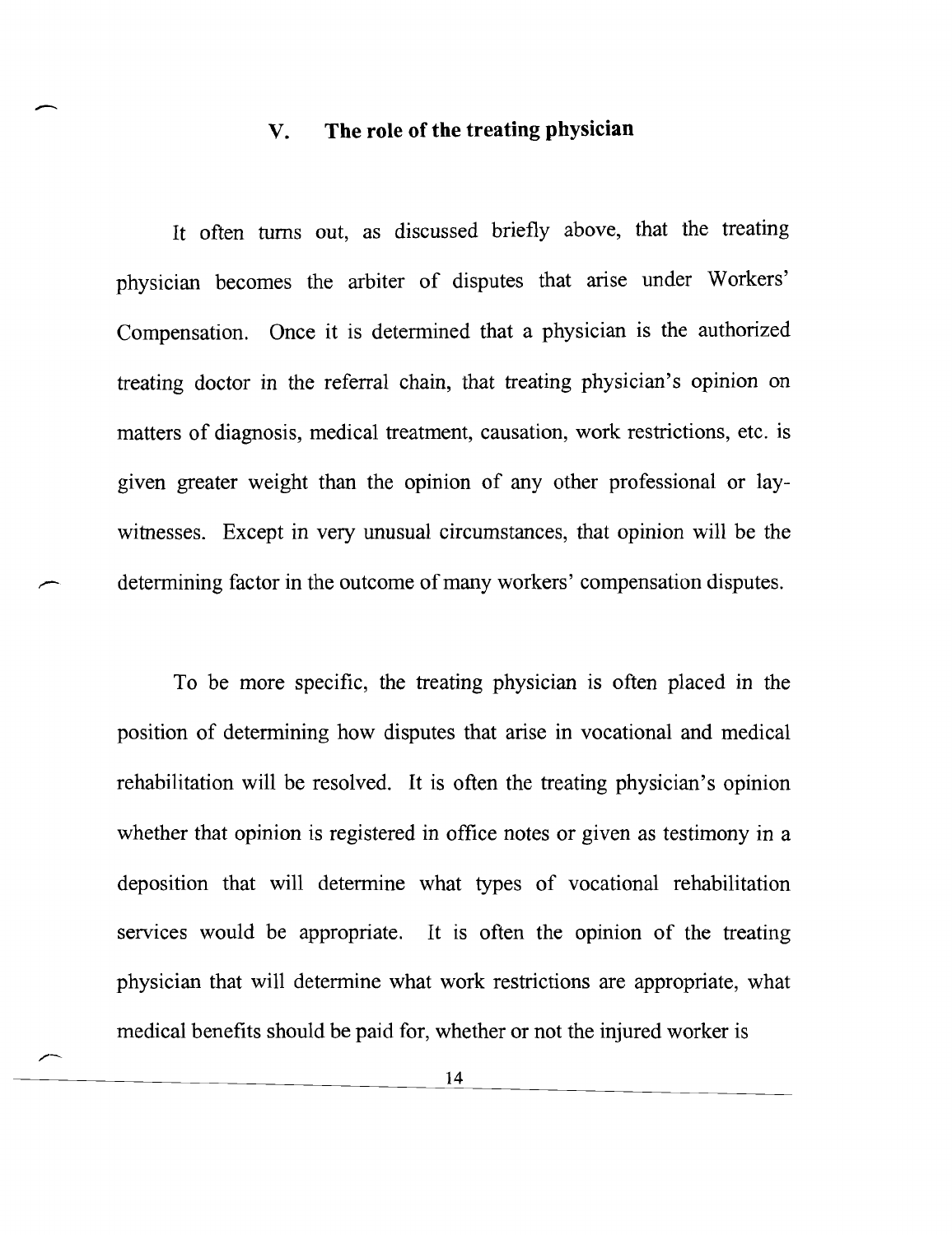entitled to a weekly check or entitled to have a weekly check restored. As a result of the design of the Workers' Compensation laws, it often seems that the treating physician has the obligation of not simply providing medical care and treatment, but of protecting the rights of the injured worker. Certainly, the treating physician also has the obligation of protecting the rights of the employer, but the Workers' Compensation carrier and employer, on a day-to-day basis, have the ability to outman the injured worker by hiring and providing case managers, nurses and adjusters to work the files, hire independent medical examination doctors and so forth. It is no wonder that the interests of doctors and treating physicians have become so closely aligned in the modem Workers' Compensation system.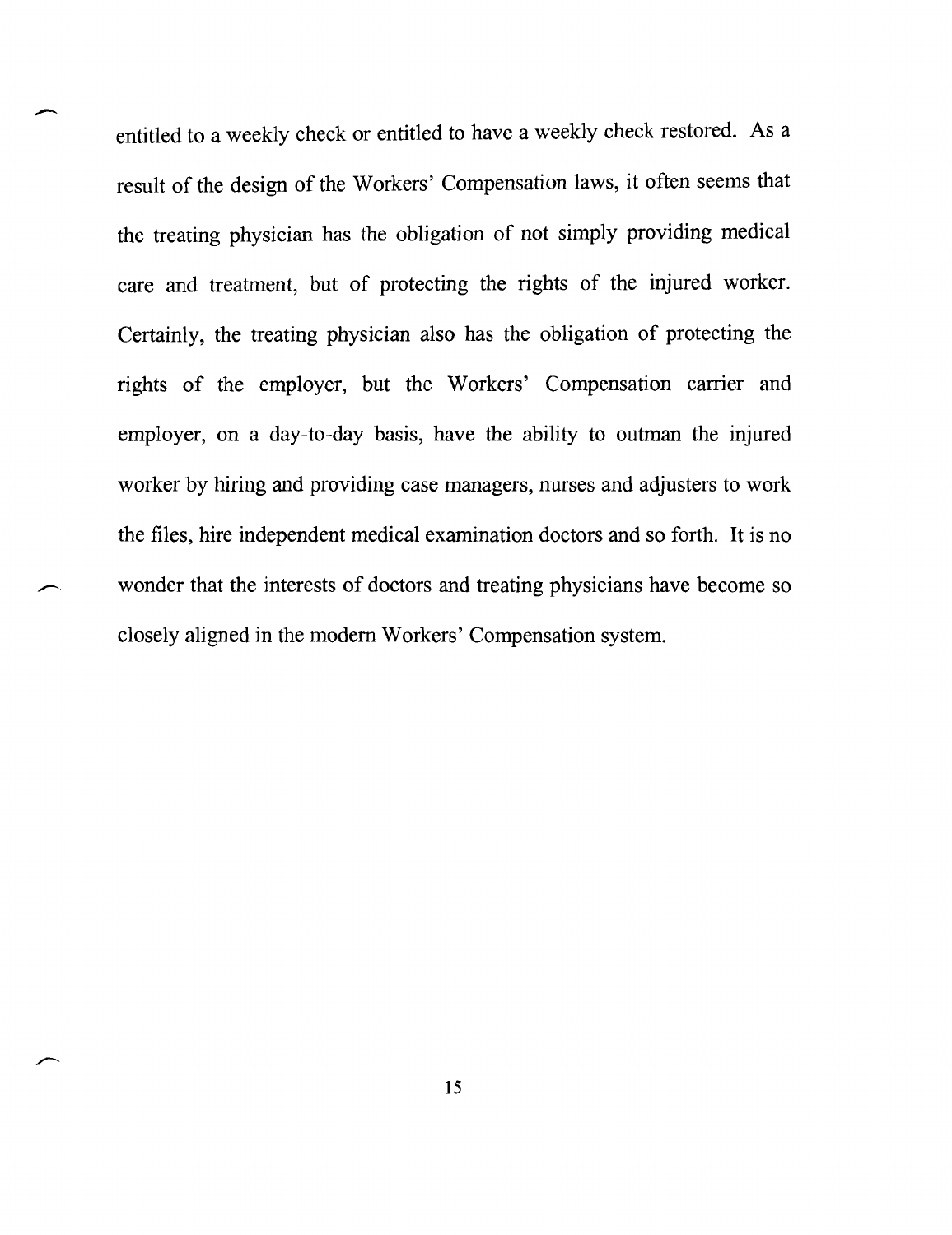#### VTLA FALL FIESTA 2001

#### **Biography of Andrew J. Reinhardt**

Member of the State Bars of Washington, D.C., Maryland & Virginia. Graduate of St. Lawrence University, 1975 Graduate of Syracuse University College of Law, 1979 Partner in law firm of Kerns, Kastenbaum & Reinhardt Active Member of the Virginia Trial Lawyers Association, the American Trial Lawyers Association, the Workplace Injury Litigation Group (WILG), the National Organization for Social Security Claimant's Representatives (NOSSCR) and the Richmond Bar Association. Frequent lecturer on topics related to personal injury, workers' compensation and social security disability